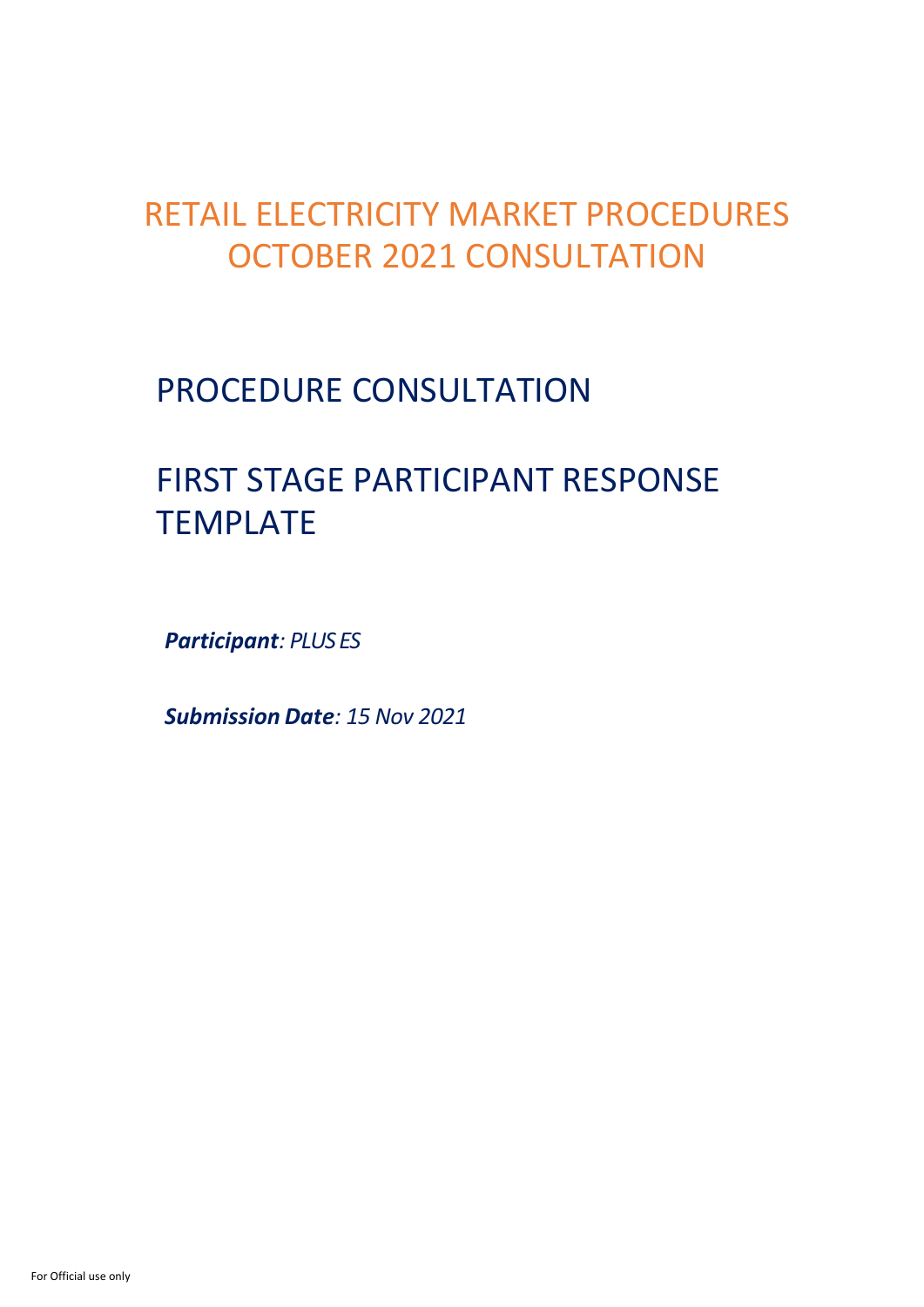### Table of Contents

| 1.  |                                                                                                   |  |
|-----|---------------------------------------------------------------------------------------------------|--|
| 2.  |                                                                                                   |  |
| 3.  |                                                                                                   |  |
| 4.  |                                                                                                   |  |
| 5.  |                                                                                                   |  |
| 6.  |                                                                                                   |  |
| 7.  | Metrology Procedure: Part A - National Electricity Market (Metrology Procedure: Part A) 11        |  |
| 8.  |                                                                                                   |  |
| 9.  | MSATS Procedures: Consumer Administration and Transfer Solution (CATS) Procedure Principles and   |  |
| 10. | MSATS Procedures: Procedure for the Management of Wholesale, Interconnector, Generator and Sample |  |
| 11. | Metrology Procedure: Part B - National Electricity Market (Metrology Procedure: Part B) 12        |  |
| 12. |                                                                                                   |  |
| 13. |                                                                                                   |  |
| 14. | Retail Electricity Market Procedures - Glossary and Framework (Glossary/Framework)  12            |  |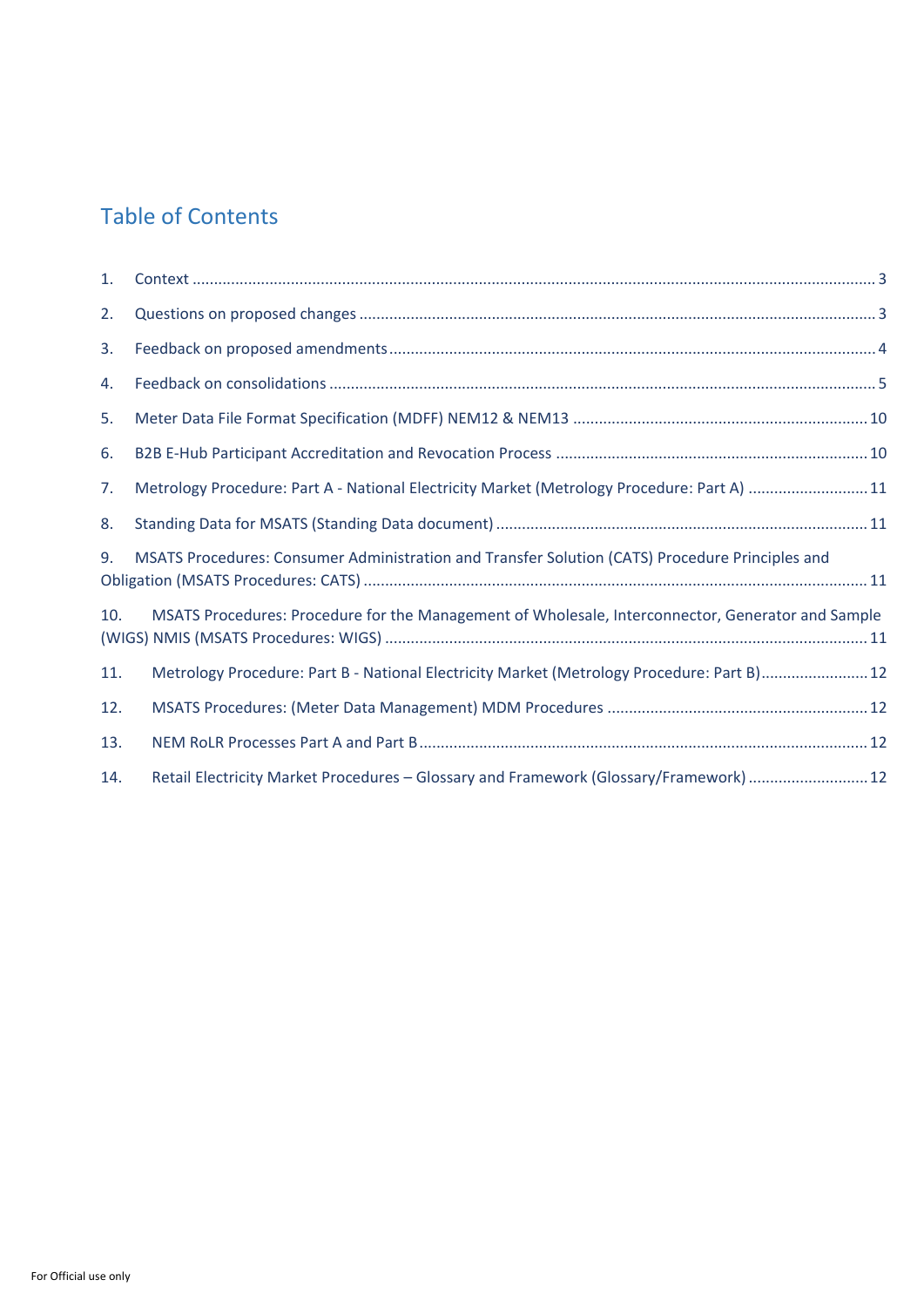#### **1. Context**

This template is to assist stakeholders in giving feedback about the changes detailed in the initial draft procedures associated with the Retail Electricity Market Procedures October 2021 consultation.

The changes being proposed are because of NER rule changes which have occurred requiring changes to AEMO's Retail Electricity Market Procedures and the following proposed changes by proponents and AEMO to implement recommended process improvements.

### **2. Questions on proposed changes**

<span id="page-2-1"></span><span id="page-2-0"></span>

| <b>Heading</b>                                                                                                                                                                                                                                                                                                           | <b>Participant Comments</b>                                        |
|--------------------------------------------------------------------------------------------------------------------------------------------------------------------------------------------------------------------------------------------------------------------------------------------------------------------------|--------------------------------------------------------------------|
| Does your organisation support the proposals contained in the Issues<br>Paper? If not, please specify areas in which your organisation disputes<br>AEMO's assessment (include ICF reference number) of the proposal and<br>include information that supports your rationale why you do not support<br>AEMO's assessment. | PLUS ES supports the proposals with a few comments noted<br>below. |
| Are there better options to accommodate the change proposals that better<br>achieve the required objectives? What are the pros and cons of these<br>options? How would they be implemented?                                                                                                                              | N/a                                                                |
| What are the main challenges in adopting these proposed changes? How<br>should these challenges be addressed?                                                                                                                                                                                                            | N/a                                                                |
| Do you have any further questions or comments in relation to the<br>proposals described above?                                                                                                                                                                                                                           | N/a                                                                |
| Does your organisation have any feedback / suggestions that closely relates<br>to the scope or impacts this consultation, but the nature of the feedback /                                                                                                                                                               |                                                                    |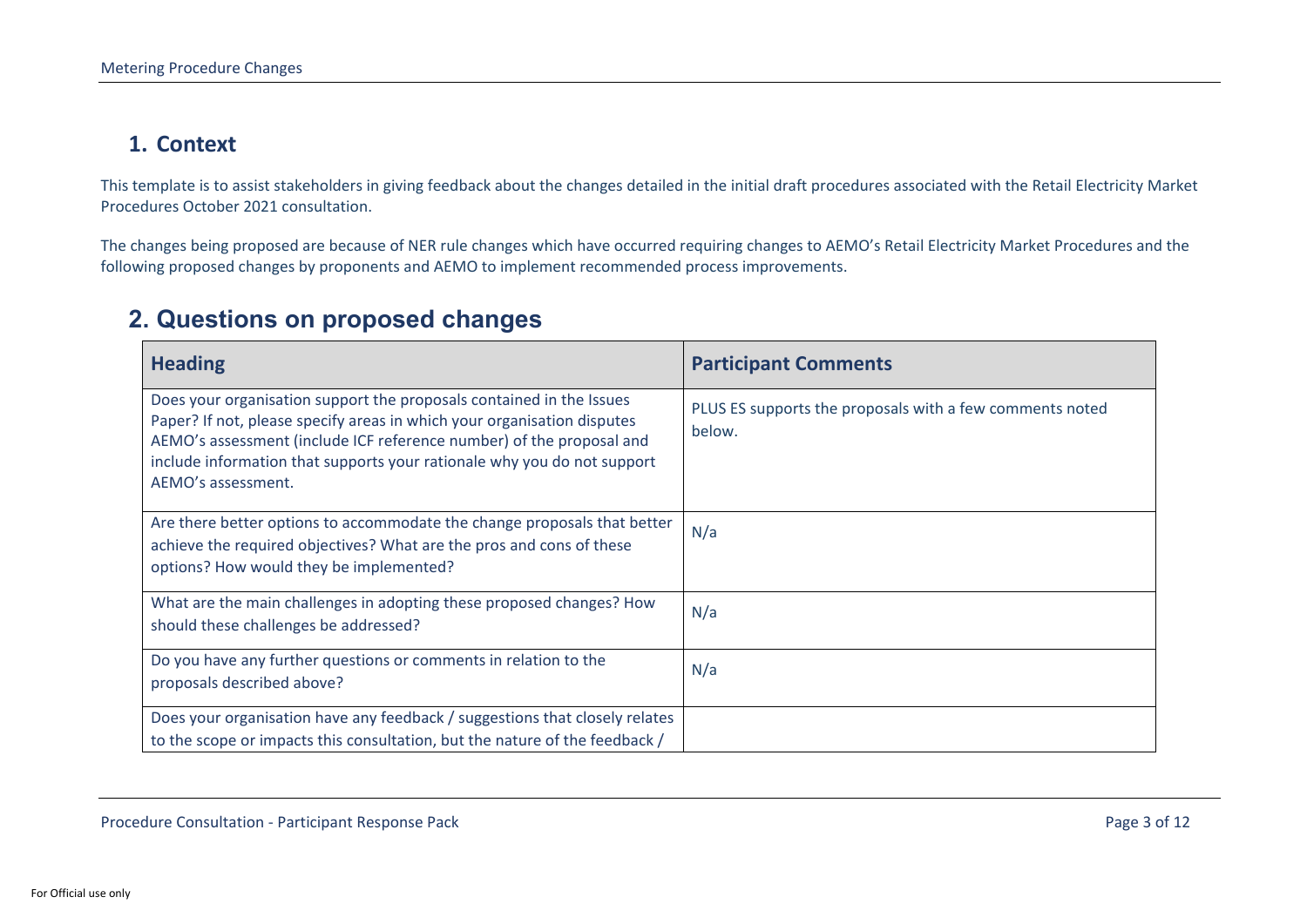| <b>Heading</b>                                                                                                                                                                                                                                                                                                                                                                                                               | <b>Participant Comments</b> |
|------------------------------------------------------------------------------------------------------------------------------------------------------------------------------------------------------------------------------------------------------------------------------------------------------------------------------------------------------------------------------------------------------------------------------|-----------------------------|
| suggestion warrant further investigations / discussion? If so, please include<br>your feedback / suggestions. Please note that this feedback will be<br>reviewed by AEMO at a later date, therefore will not be used for this<br>consultation. AEMO will complete a preliminary assessment of the<br>feedback assess the feedback and it may then form part of another<br>consultation or the annual prioritisation process. |                             |

### **3. Feedback on proposed amendments**

<span id="page-3-0"></span>

| <b>Document</b>                                                                                                                                                                | <b>Participant Comments</b>                                                                                                |
|--------------------------------------------------------------------------------------------------------------------------------------------------------------------------------|----------------------------------------------------------------------------------------------------------------------------|
| B2B E-Hub Participant Accreditation and Revocation Process (CIP_045 B2B<br>E-Hub Participant Accreditation Procedure Clarification)                                            |                                                                                                                            |
| Consumer Administration and Transfer Solution (CATS) Procedure<br>Principles and Obligation (MSATS Procedures: CATS) (CIP 050 NREG and<br><b>GENERATR NMI Classifications)</b> |                                                                                                                            |
| Meter Data File Format Specification (MDFF) NEM12 & NEM13 (CIP 042<br>Reason Code)                                                                                             |                                                                                                                            |
| Metrology Part A (CIP 046 Clarification of Clause 12.5, CIP 048 Reference<br>to AS60044)                                                                                       | Metrology Part A Clause 12.5 Title -                                                                                       |
|                                                                                                                                                                                | Clauses 4.2(a)(iii) and 4.2(b) of the Metering Provider Service<br>Level Procedures (MP SLP) cater for whole current small |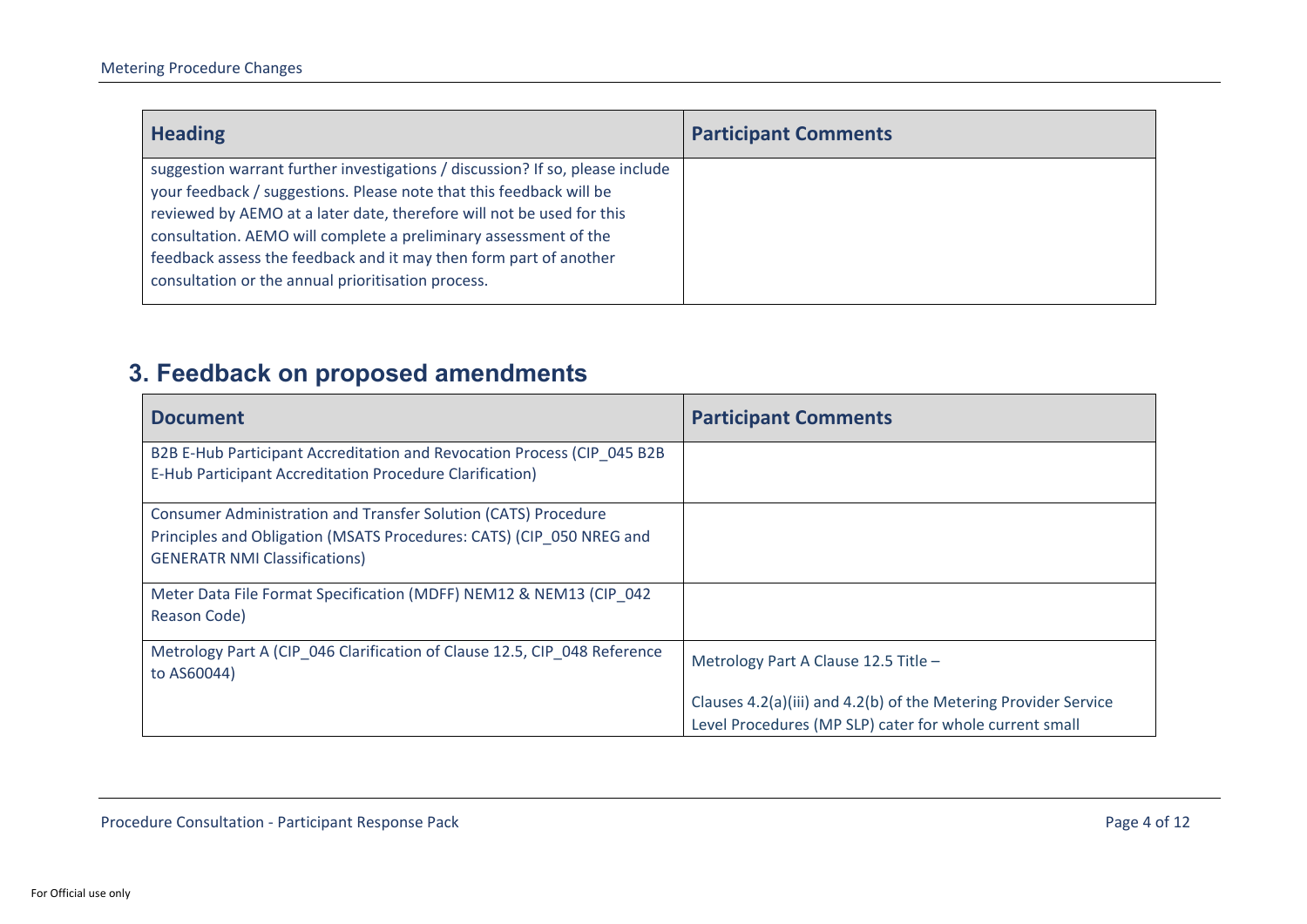| <b>Document</b>                                                                                                                      | <b>Participant Comments</b>                                                                                                                                                                                                                                                                          |
|--------------------------------------------------------------------------------------------------------------------------------------|------------------------------------------------------------------------------------------------------------------------------------------------------------------------------------------------------------------------------------------------------------------------------------------------------|
|                                                                                                                                      | customer metering installations and manually read metering<br>installations.                                                                                                                                                                                                                         |
|                                                                                                                                      | Manually read installations would include CT manually read<br>metering.                                                                                                                                                                                                                              |
|                                                                                                                                      | The current amended wording of Metrology Part A 12.5 'for<br>small customers' effectively exclude manually read CT metering<br>and does not resolve the inconsistency with MDP SLP Clause<br>$4.2(b)$ .                                                                                              |
| Standing Data for MSATS (Standing Data document) (CIP_049 Controlled<br>Load Enumerations, CIP_053 GPS Coordinates Minimum Standard) | Controlled Load Enumerations -                                                                                                                                                                                                                                                                       |
|                                                                                                                                      | PLUS ES recommends the definitions of YES and EXT be further<br>clarified/simplified to indicate that YES is controlled internally by<br>the meter. Additionally, the controlled load may or may not be<br>associated with a network controlled load tariff; for example,<br><b>SAPN TOU tariff.</b> |

### **4. Feedback on consolidations**

<span id="page-4-0"></span>

| <b>Document</b> | <b>Clause</b> | <b>Participant Comments</b>                                                                     |
|-----------------|---------------|-------------------------------------------------------------------------------------------------|
| <b>CATS</b>     |               | V5.1 Clause 4.4   Clause 4.4. (b) was captured in $v4.94$ and has not been included in $v5.1$ . |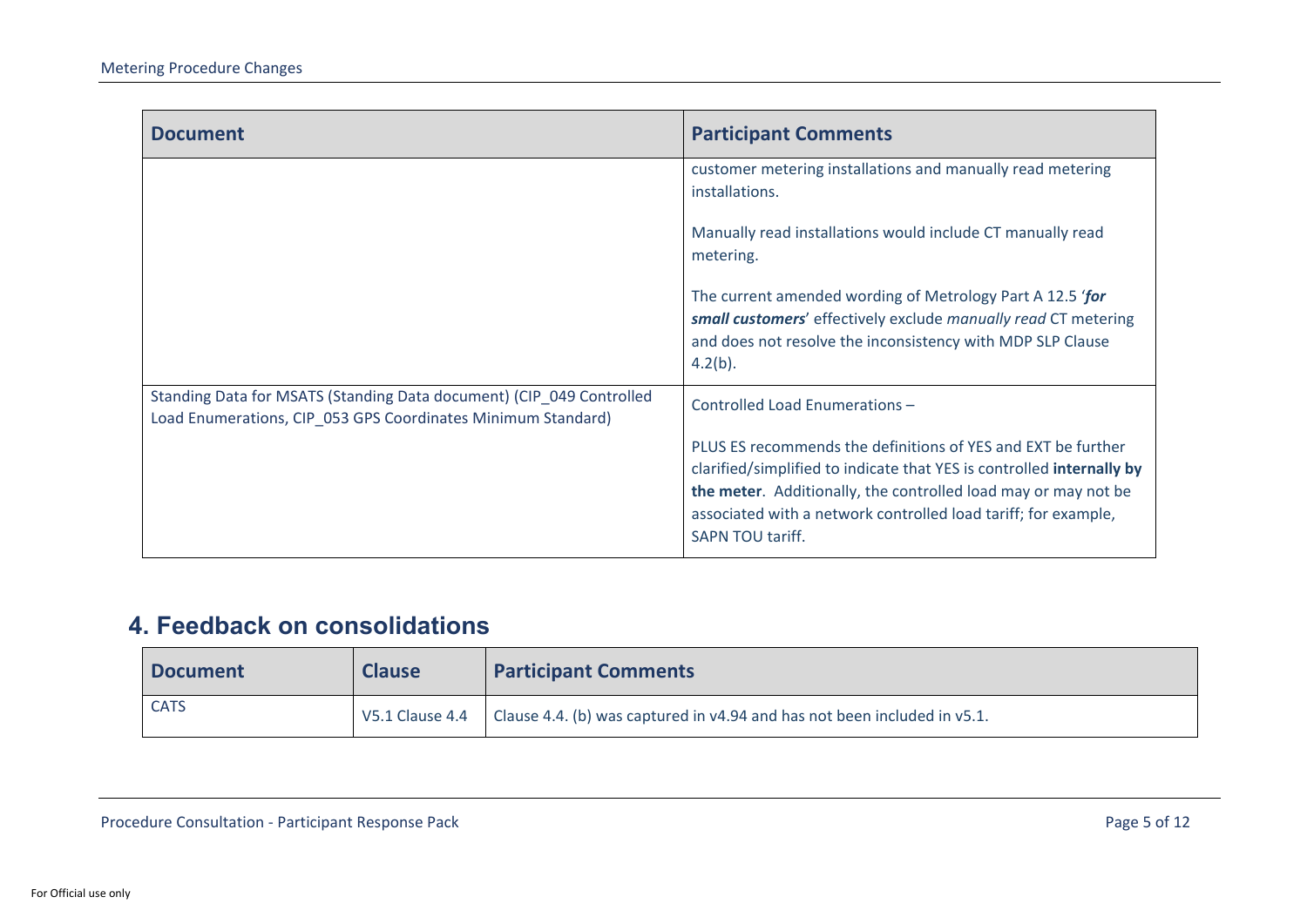| <b>Document</b> | <b>Clause</b>                                              | <b>Participant Comments</b>                                                                                                                                                                                                                                                                                                                            |
|-----------------|------------------------------------------------------------|--------------------------------------------------------------------------------------------------------------------------------------------------------------------------------------------------------------------------------------------------------------------------------------------------------------------------------------------------------|
|                 |                                                            | <b>NMI Classification</b><br>4.4.<br>The NMI Classification Codes 'LARGE' and 'SMALL' are used in these Procedures. They are<br>parameters for defining Change Reason Codes, application timeframes and Objection Rules,<br>(a)(b) The NMI Classification Codes 'LARGE' and 'SMALL' are based on the total annual load of the<br>NMI as per Table 4-D. |
|                 |                                                            | The changes in the NMI Classification Table made in v4.94 have not been included in v5.1. For<br>example,                                                                                                                                                                                                                                              |
|                 |                                                            | Small NMI and the associated definition of business and residential customers<br>Large NMI and the added parameter of business customer.                                                                                                                                                                                                               |
|                 |                                                            | <b>XBOUNDRY</b><br>Connection point where a distribution network connects to<br>AllALL<br>another to distribution network                                                                                                                                                                                                                              |
|                 |                                                            | Typo: The 'to' from 'another to distribution network' in the above XBOUNDRY definition should be<br>removed.                                                                                                                                                                                                                                           |
|                 | Section $13.3.6 -$<br>CR 6300/01<br><b>Objection Rules</b> | The following changes were captured - Objection Rules for CR6300 and CR6301 v4.94 - and have not<br>been included in v5.11.                                                                                                                                                                                                                            |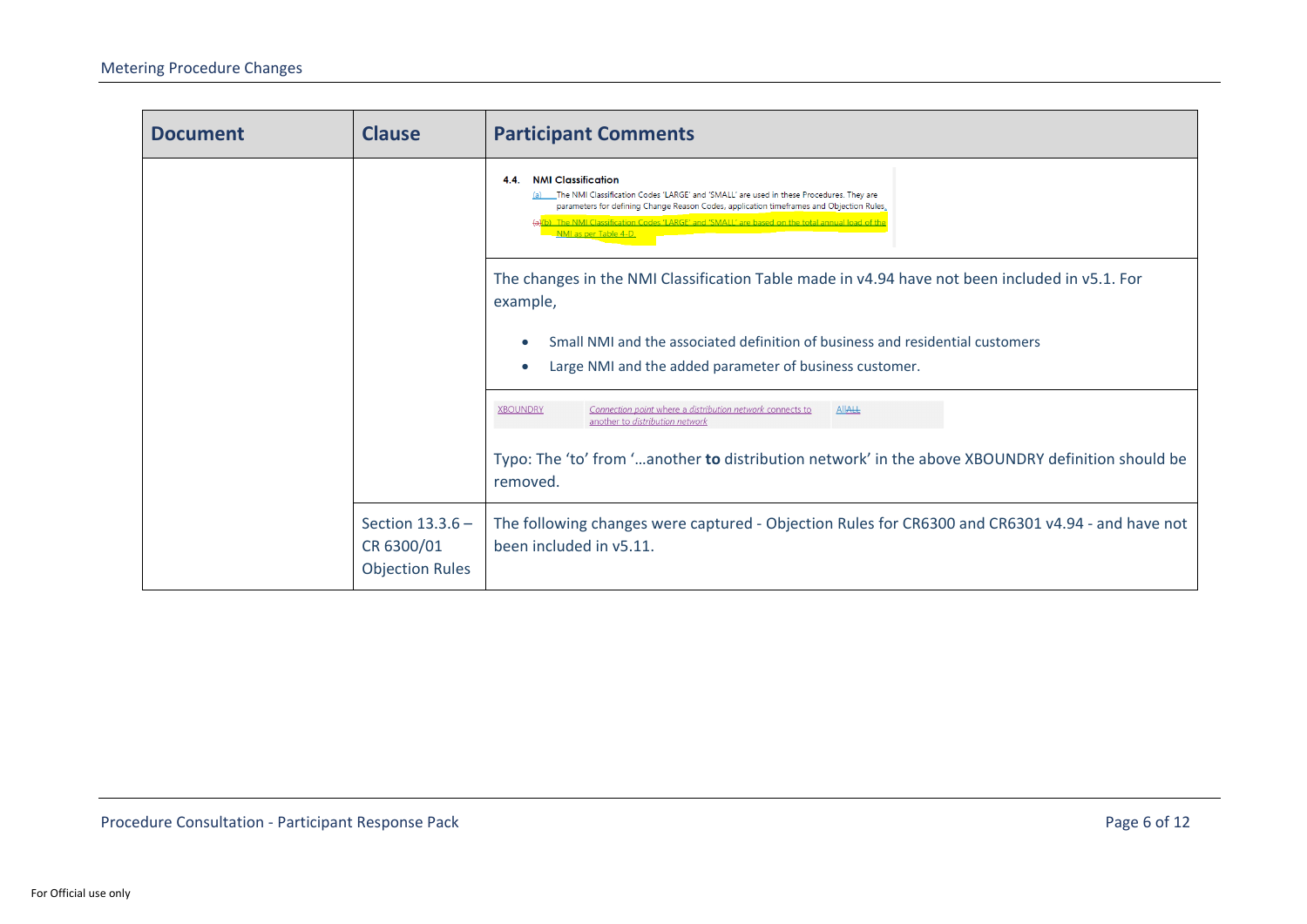| <b>Document</b> | <b>Clause</b> | <b>Participant Comments</b>                                                                                                                                                                                                                                                                                                                                                                                                                                                                                                                                                                                                                                                                                                                                                                                                                                                                                                                                                                                         |  |  |
|-----------------|---------------|---------------------------------------------------------------------------------------------------------------------------------------------------------------------------------------------------------------------------------------------------------------------------------------------------------------------------------------------------------------------------------------------------------------------------------------------------------------------------------------------------------------------------------------------------------------------------------------------------------------------------------------------------------------------------------------------------------------------------------------------------------------------------------------------------------------------------------------------------------------------------------------------------------------------------------------------------------------------------------------------------------------------|--|--|
|                 |               | CR 6300 - Change MC                                                                                                                                                                                                                                                                                                                                                                                                                                                                                                                                                                                                                                                                                                                                                                                                                                                                                                                                                                                                 |  |  |
|                 |               | <b>LR</b><br><b>MDP</b><br><b>MPB</b><br><b>LNSP</b><br>Objection<br><b>NMI</b><br>Jur'n<br><b>FRMP</b><br><b>RoLR</b><br>RP                                                                                                                                                                                                                                                                                                                                                                                                                                                                                                                                                                                                                                                                                                                                                                                                                                                                                        |  |  |
|                 |               | Code<br>Class<br>$\subset$<br>$\subset$<br>$\mathbb N$<br>$\subset$<br>$\mathbf N$<br>$\subset$<br>$\mathbb N$<br>$\mathbf{N}^-$<br>$\subset$<br>${\bf N}$<br>$N$ $C$<br>N<br>$\subset$                                                                                                                                                                                                                                                                                                                                                                                                                                                                                                                                                                                                                                                                                                                                                                                                                             |  |  |
|                 |               | <b>CONTRACT</b><br>LARGE<br><b>ALL</b>                                                                                                                                                                                                                                                                                                                                                                                                                                                                                                                                                                                                                                                                                                                                                                                                                                                                                                                                                                              |  |  |
|                 |               | <b>DECLINED</b><br>ALL.<br><b>ALL</b><br>Ves                                                                                                                                                                                                                                                                                                                                                                                                                                                                                                                                                                                                                                                                                                                                                                                                                                                                                                                                                                        |  |  |
|                 |               | <b>SMALL</b><br><b>VIC</b><br><b>BADPARTY</b><br>Yes                                                                                                                                                                                                                                                                                                                                                                                                                                                                                                                                                                                                                                                                                                                                                                                                                                                                                                                                                                |  |  |
|                 |               | CR 6301 - Change MC - Retrospective                                                                                                                                                                                                                                                                                                                                                                                                                                                                                                                                                                                                                                                                                                                                                                                                                                                                                                                                                                                 |  |  |
|                 |               | Objection<br><b>NMI</b><br><b>FRMP</b><br><b>LR</b><br><b>MDP</b><br><b>MPB</b><br><b>RoLR</b><br>RP<br><b>LNSP</b><br>Jur'n<br>Code<br>Class<br>$\overline{\phantom{a}}$<br>$\subset$                                                                                                                                                                                                                                                                                                                                                                                                                                                                                                                                                                                                                                                                                                                                                                                                                              |  |  |
|                 |               | $\subset$<br>$\mathbb N$<br>${\bf N}$<br>$\overline{\mathbb{N}}$<br>$\subset$<br>N<br>N.<br>$\sim$ C<br>$N - C$<br>$N$ $C$<br><b>DECLINED</b><br><b>ALL</b><br><b>ALL</b><br>Yes                                                                                                                                                                                                                                                                                                                                                                                                                                                                                                                                                                                                                                                                                                                                                                                                                                    |  |  |
|                 |               | <b>BADPARTY</b><br><b>SMALL</b><br><b>VIC</b><br>Yes                                                                                                                                                                                                                                                                                                                                                                                                                                                                                                                                                                                                                                                                                                                                                                                                                                                                                                                                                                |  |  |
|                 |               | Yes<br><b>RETRO</b><br><b>ALL</b><br><b>ALL</b><br>Yes                                                                                                                                                                                                                                                                                                                                                                                                                                                                                                                                                                                                                                                                                                                                                                                                                                                                                                                                                              |  |  |
|                 |               | ** N = New Role, C = Current Role                                                                                                                                                                                                                                                                                                                                                                                                                                                                                                                                                                                                                                                                                                                                                                                                                                                                                                                                                                                   |  |  |
|                 | Section 2.10  | CATS v5.0 had the following changes AEMO obligations (Section 2.9)<br>Maintain the TNI records in MSATS.<br>f).<br>Populate MSATS with the NSP2 for the appropriate WIGS NMIs.<br>a)(h) Populate MSATS with TNI2 for the appropriate WIGS NMIs.<br>h <sub>3</sub> (i) Provide, on request from the New ENM, a set/range of NMIs to that New ENM for allocation<br>by that ENM to child connection points.<br>CATSV v5.1 has the following AEMO Obligations:<br>Populate MSATS with the Embedded Network Code that had been provided to AEMO by<br>(e)<br>the LNSP within two business days of receipt.<br>Maintain the Transmission Node Identity (TNI Code and TNI Code 2) records in MSATS.<br>(f)<br>Populate MSATS with the NSP2 for the appropriate Wholesale, Interconnector, Generator<br>(q)<br>and Sample (WIGS) NMIs.<br>The obligation for AEMO to populate the TNI2 appears to have been missed. The NMI standing<br>Data document indicates that AEMO is the party to provide the value of this field. |  |  |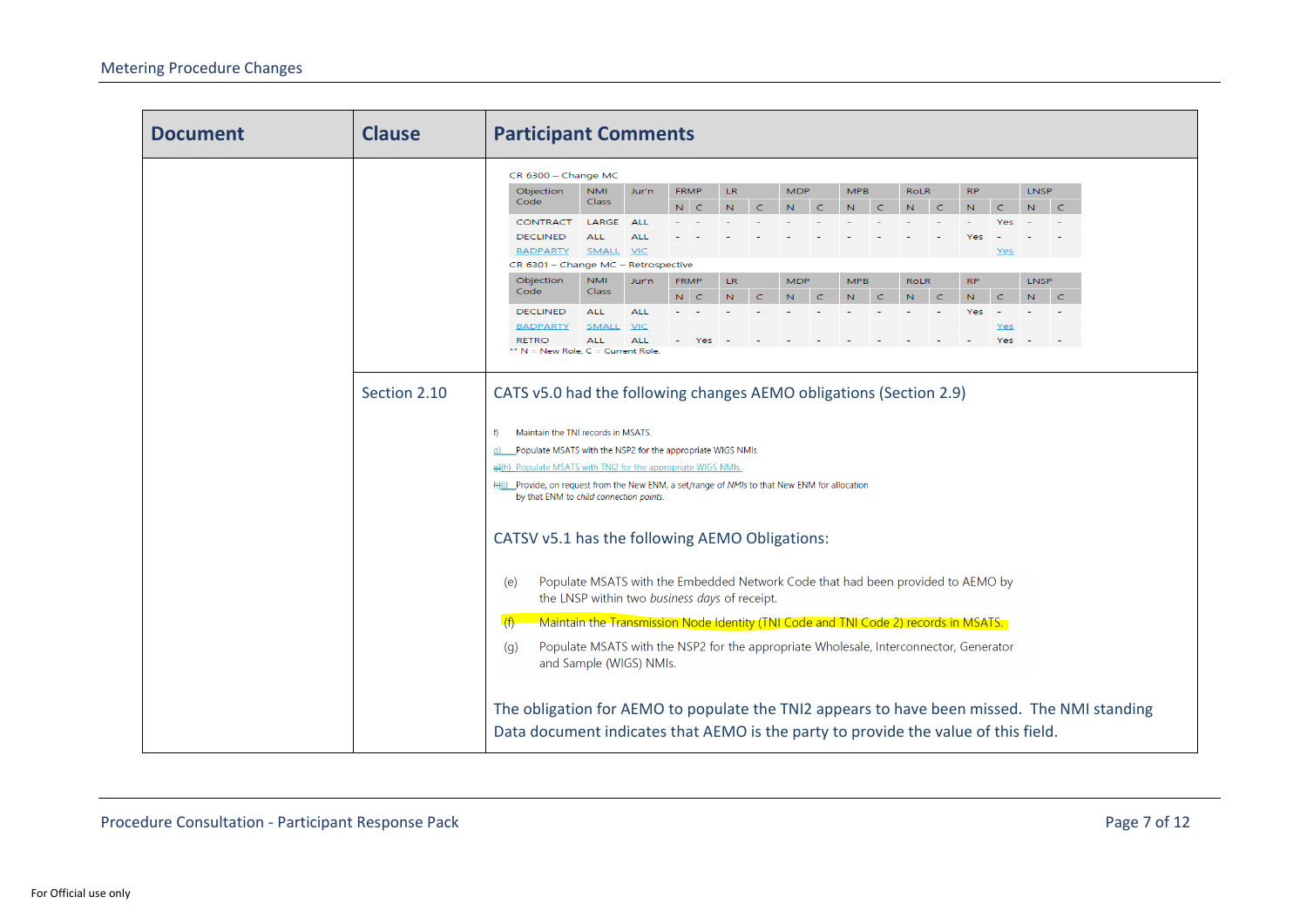| <b>Document</b>         | <b>Clause</b>                               | <b>Participant Comments</b>                                                                                                                                                                                            |
|-------------------------|---------------------------------------------|------------------------------------------------------------------------------------------------------------------------------------------------------------------------------------------------------------------------|
|                         |                                             | PLUS ES suggests that the specific obligation for AEMO to populate the TNI2 field is also included for<br>avoidance of doubt, as previously captured in v5.0. Maintaining and populating are 2 separate<br>activities. |
|                         | Table 16-C                                  | All the new MSATS fields from the MSDR consultation have been included in the Table and not track<br>changed.                                                                                                          |
|                         |                                             | PLUS ES proposes they are track changed in the marked up version - for industry clarity.                                                                                                                               |
| <b>WIGS</b>             |                                             |                                                                                                                                                                                                                        |
| <b>Metrology Part A</b> | V7.4 - Clause<br>12.2 (i) sub<br>clause (i) | PLUS ES proposes that subclause 12.2.(i) (i) should be Clause 12.2 (j).                                                                                                                                                |
|                         | V7.4. Clause<br>12.2. (k)                   | Clause 12.2 (k) was captured in v7.32 of the March Retail Market Procedure Consultation but has<br>been missed in v7.4.                                                                                                |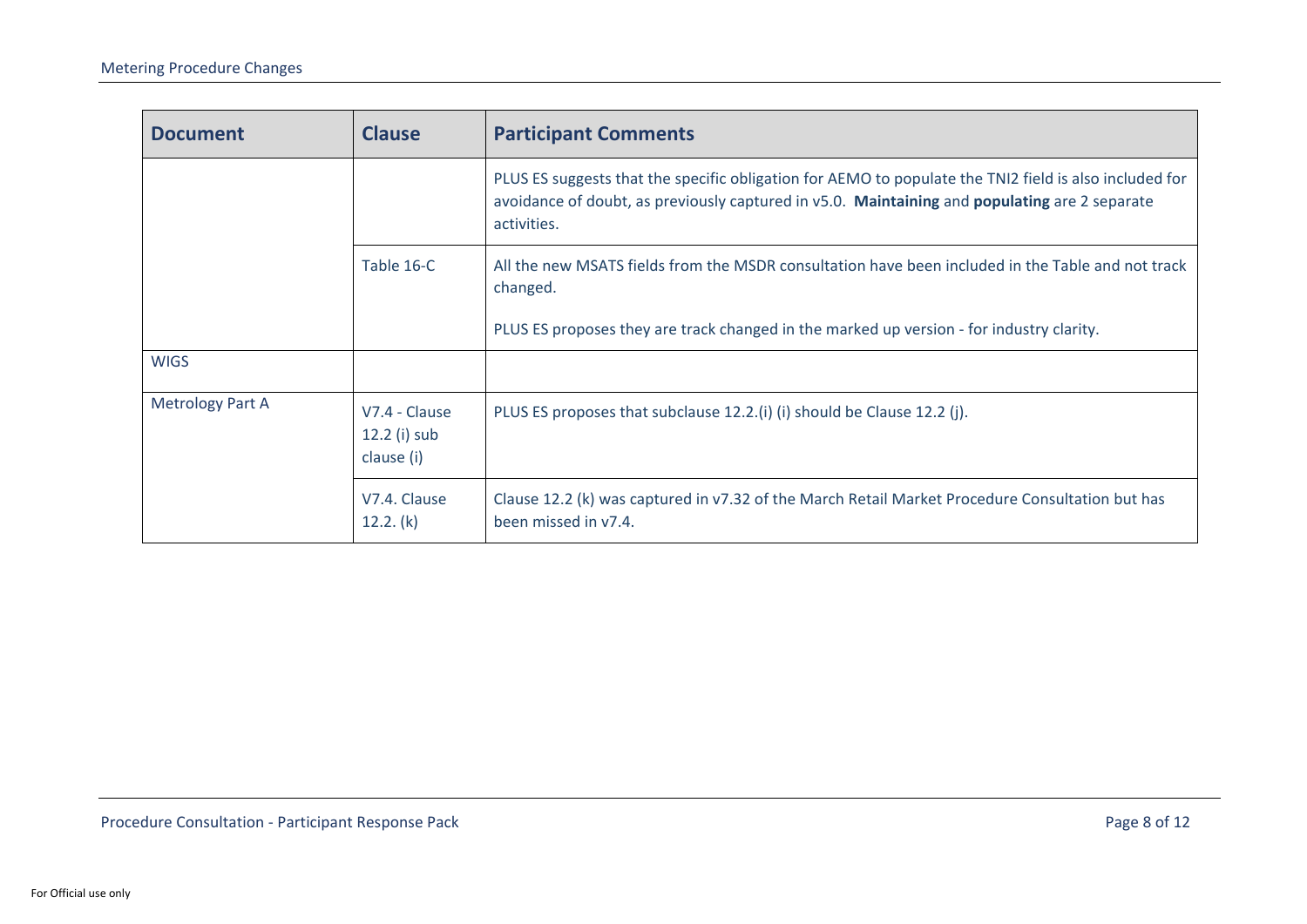| <b>Document</b>                                                                                        | <b>Clause</b> | <b>Participant Comments</b>                                                                                                                                                                                                                                                                                                                                                                                                                                                                                                                                                                                                                                                                                                                                                                                                                                                                                                                                                                                                                                                                                                                                                                                                                                                                                                                                                 |  |
|--------------------------------------------------------------------------------------------------------|---------------|-----------------------------------------------------------------------------------------------------------------------------------------------------------------------------------------------------------------------------------------------------------------------------------------------------------------------------------------------------------------------------------------------------------------------------------------------------------------------------------------------------------------------------------------------------------------------------------------------------------------------------------------------------------------------------------------------------------------------------------------------------------------------------------------------------------------------------------------------------------------------------------------------------------------------------------------------------------------------------------------------------------------------------------------------------------------------------------------------------------------------------------------------------------------------------------------------------------------------------------------------------------------------------------------------------------------------------------------------------------------------------|--|
|                                                                                                        |               | (k) When the MC is informed of a metering data collection issue, the MC must:<br>within 15 business days, take the necessary steps to ensure the missing metering<br>(i)<br>data collected;<br>ensure that the metering installations' communications interface is maintained to<br>(ii)<br>facilitate ongoing collection of metering data;<br>ensure that metering data is collected at a frequency that is within the energy data<br>(iii)<br>storage capacity of that metering installation_such that the metering data collection<br>process prevents the loss of actual metering data; and<br>ensure that, irrespective of the energy storage capacity of the metering installation.<br>the metering installation reading frequency must not exceed three months since the<br>last actual read was undertaken. The MC must use reasonable endeavours to<br>identify if a metering installation malfunction exists within 7 days from when an<br>MDP informs them that remote acquisition is not available.<br>For metering installations that have remote acquisition, the MC must use<br>$\bigoplus$ (iv)<br>reasonable endeavours to collect metering data at a frequency that prevents the<br>locs of actual metering data but at a frequency of no more than 14 days since the<br>last actual metering data was collected when remote acquisition is not available |  |
| <b>Metrology Part B</b>                                                                                |               |                                                                                                                                                                                                                                                                                                                                                                                                                                                                                                                                                                                                                                                                                                                                                                                                                                                                                                                                                                                                                                                                                                                                                                                                                                                                                                                                                                             |  |
| <b>MSATS Procedures: MDM</b><br>Procedures                                                             |               |                                                                                                                                                                                                                                                                                                                                                                                                                                                                                                                                                                                                                                                                                                                                                                                                                                                                                                                                                                                                                                                                                                                                                                                                                                                                                                                                                                             |  |
| <b>NEM RoLR Processes Part A</b><br>and Part B                                                         |               |                                                                                                                                                                                                                                                                                                                                                                                                                                                                                                                                                                                                                                                                                                                                                                                                                                                                                                                                                                                                                                                                                                                                                                                                                                                                                                                                                                             |  |
| <b>Retail Electricity Market</b><br>Procedures - Glossary and<br>Framework (Glossary and<br>Framework) |               |                                                                                                                                                                                                                                                                                                                                                                                                                                                                                                                                                                                                                                                                                                                                                                                                                                                                                                                                                                                                                                                                                                                                                                                                                                                                                                                                                                             |  |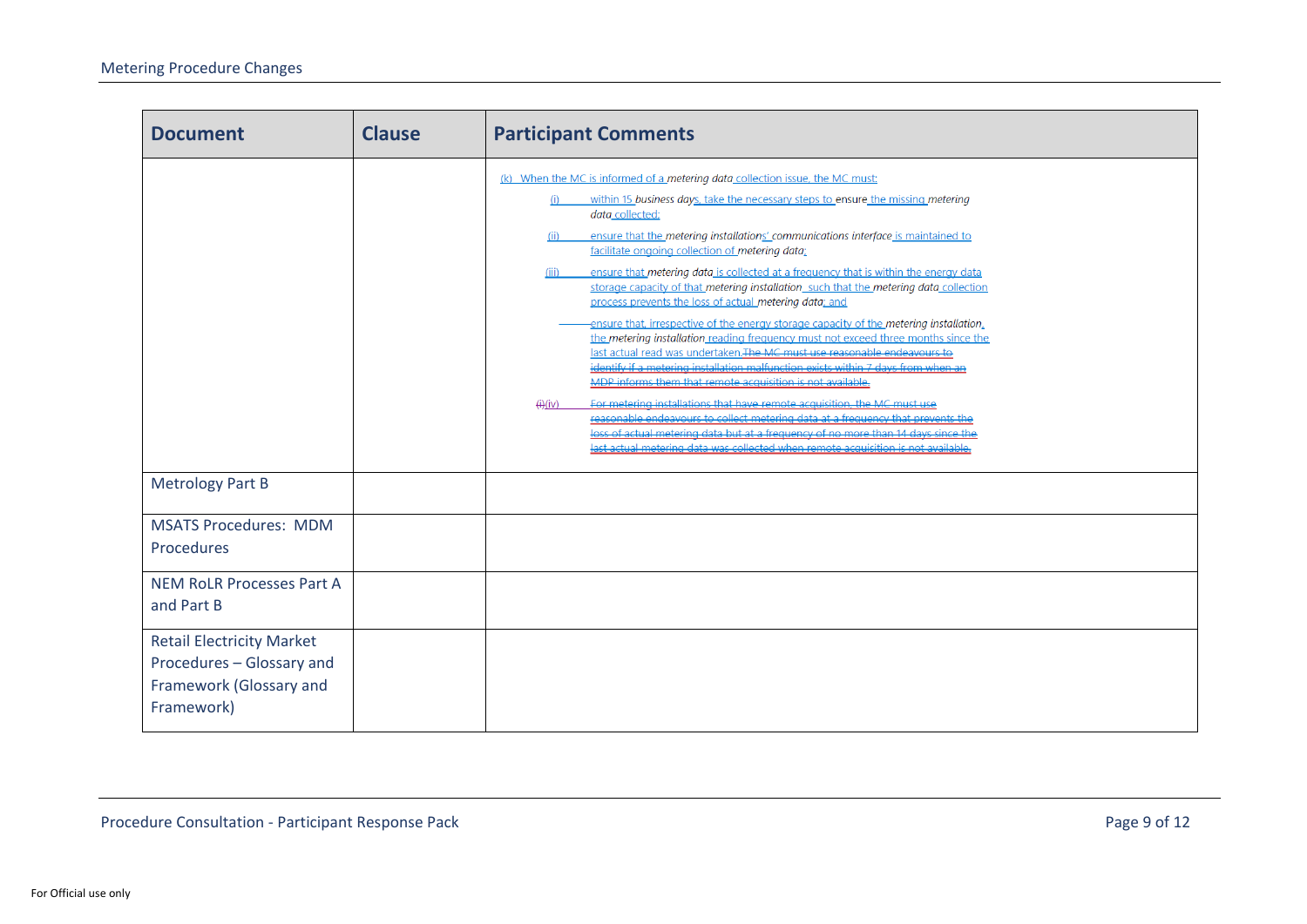| <b>Document</b>               | <b>Clause</b>                     | <b>Participant Comments</b> |                                                                                                                                                                                               |                                                                                 |              |
|-------------------------------|-----------------------------------|-----------------------------|-----------------------------------------------------------------------------------------------------------------------------------------------------------------------------------------------|---------------------------------------------------------------------------------|--------------|
| <b>Standing Data document</b> | $V5.11 - Claude$<br>$4.1$ Table 3 |                             | The CurrentTransformerTestDate field was captured in v4.6 and has been missed from v5.11                                                                                                      |                                                                                 |              |
|                               |                                   | CurrentTransformerTestDate  | A date that represents actual test date for metering installations with Current<br>Transformer tested or date represents family expiry date for those included in an<br>approved sample plan. | <b>REQUIRED</b><br>NOT USED for BULK,<br><b>XBOUNDRY</b> and<br><b>INTERCON</b> | <b>MPB</b>   |
|                               |                                   | <b>But in</b>               | $1.1.171$ $1.1.111$                                                                                                                                                                           | <b>COTICALLY</b>                                                                | <b>LIBRO</b> |

### **5. MDFF NEM12 & NEM13**

| Section   Description | <b>Participant Comments</b> |
|-----------------------|-----------------------------|
|                       |                             |

### **6. B2B E-Hub Participant Accreditation and Revocation Process**

<span id="page-9-1"></span><span id="page-9-0"></span>

| <b>Section</b> | <b>Description</b> | Participant<br><b>Comments</b> |
|----------------|--------------------|--------------------------------|
|                |                    |                                |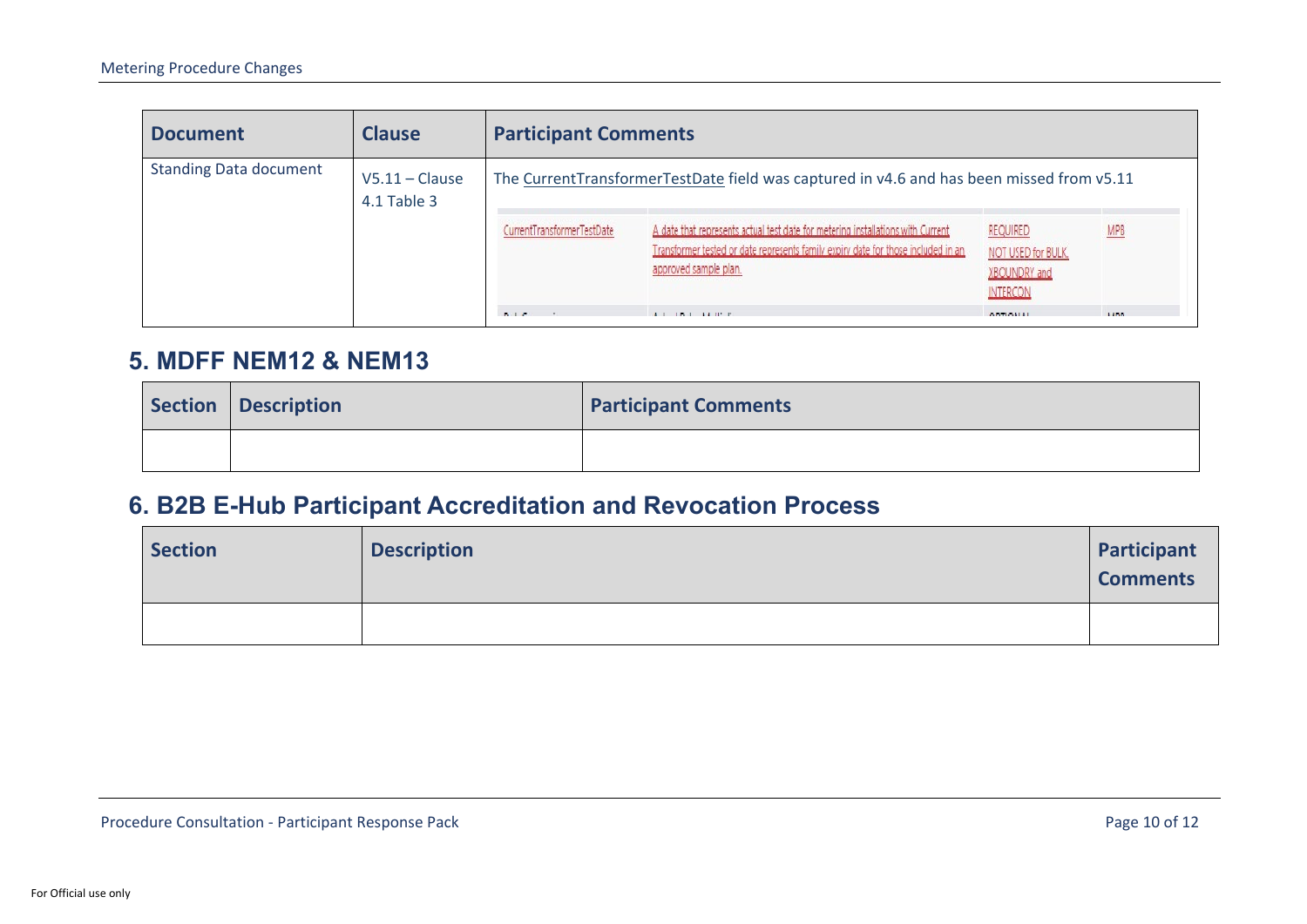### **7. Metrology Procedure: Part A - National Electricity Market (Metrology Procedure: Part A)**

| Section Description | <b>Participant Comments</b> |
|---------------------|-----------------------------|
|                     |                             |

### **8. Standing Data document**

| Section Description | <b>Participant Comments</b> |
|---------------------|-----------------------------|
|                     |                             |

#### **9. MSATS Procedures: MSATS Procedures: CATS**

<span id="page-10-0"></span>

| Section   Description | <b>Participant Comments</b> |
|-----------------------|-----------------------------|
|                       |                             |

### <span id="page-10-1"></span>**10. MSATS Procedures: Procedure for the Management of Wholesale, Interconnector, Generator and Sample (WIGS) NMIS (MSATS Procedures: WIGS)**

<span id="page-10-3"></span><span id="page-10-2"></span>

| Section Description | <b>Participant Comments</b> |
|---------------------|-----------------------------|
|                     |                             |